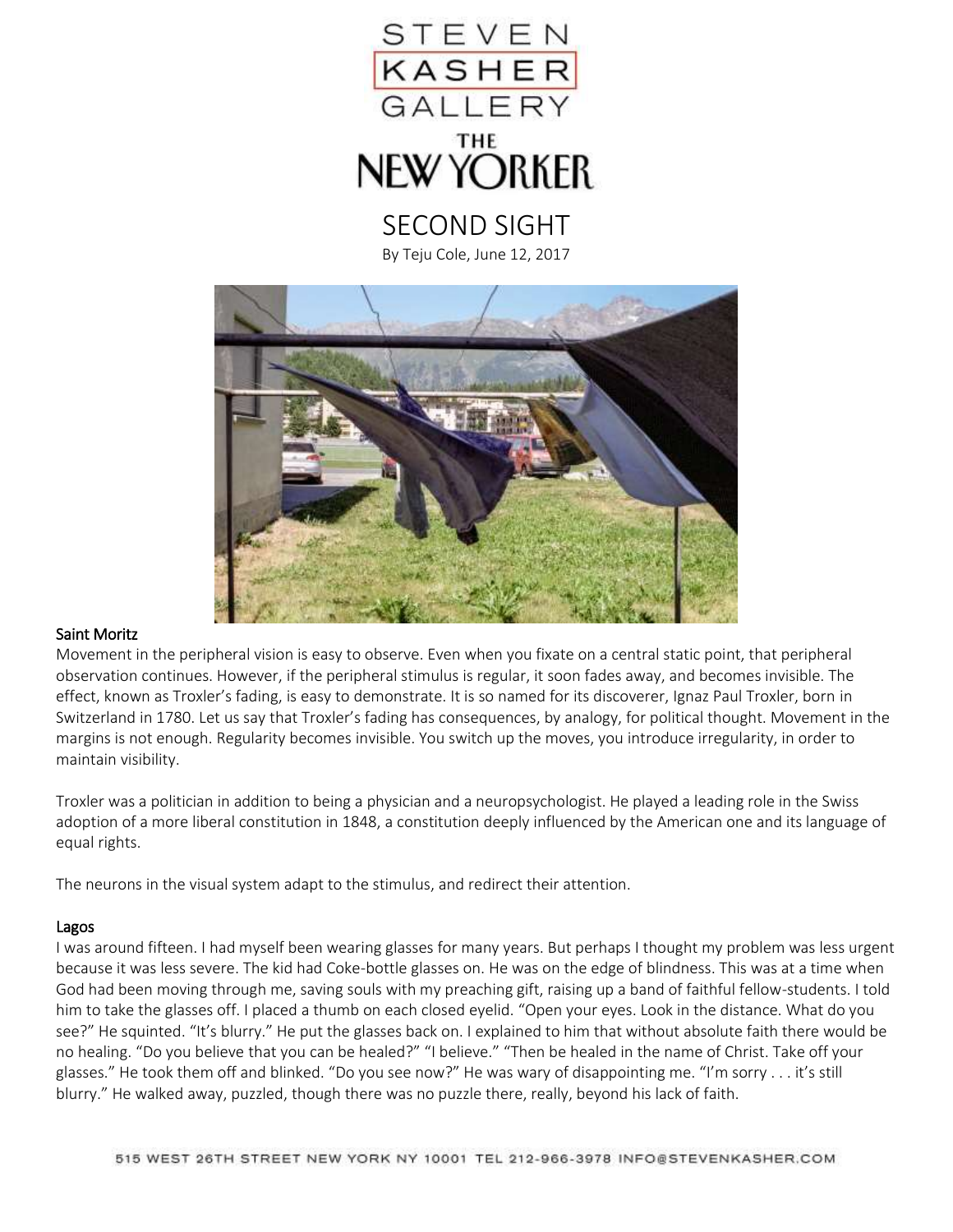

## São Paulo

Years later, I lost faith. One form of binocular vision gave way to another. The world was now a series of interleaved apparitions. The thing was an image that could also bear an image. If one of the advantages of irreligion was an acceptance of others, that benefit was strangely echoed in the visual plane, which granted the things seen within the photographic rectangle a radical equality. This in part was why signs, pictures, ads, and murals came to mean so much: they were neither more nor less than the "real" elements by which they were framed. They were not to be excluded, nor were the spaces between things. "We see the world": this simple statement becomes (Merleau-Ponty has also noted this) a tangled tree of meanings. Which world? See how? We who? Once absolute faith is no longer possible, perception moves forward on a case-by-case basis. The very contingency and brevity of vision become the long-sought miracle.

### Brooklyn

The stage is set. Things seem to be prepared in advance for cameos, and even the sun is rigged like the expert lighting of a technician. The boundary between things and props is now dissolved, and the images of things have become things themselves. Perhaps the artificer's gold paint is still wet on such scenes in which we play at kings. Wandering around, I find this theatricality of city life especially visible at the edges. The sleeping docks, the decrepit industries, the disused railroads: at such places, the city is shorn of all superfluity and reduced to its essentials, as in a play by Beckett. Flutes! Drums! Let the players in.

### Brienzersee

I opened my eyes. What lay before me looked like the sound of the alphorn at the beginning of the final movement of Brahms's First Symphony. This was the sound, this was the sound I saw.

# New York City

The Greek fleet was ready for war, but there were no winds, and they could not set sail. Why were there no winds? The goddess Artemis' anger was turned against them. Agamemnon had killed a doe sacred to her, in her sacred grove in Aulis. There would be no winds, and no sailing, and no war, and no destruction of Troy, until she had her satisfaction. Agamemnon agreed to give away his daughter Iphigenia to Artemis as a sacrifice. (Men are always giving women away.) In the scene the great painter Timanthes painted of Iphigenia's departure, Calchas was sorrowful, Odysseus was more sorrowful, and Menelaos was overcome with sorrow, all of which Timanthes portrayed with stunning accuracy. But the father Agamemnon's grief was greatest of all, a shattering extreme of grief, and Timanthes could not, or would not, go beyond the limit of what he had already shown. And so he depicted Agamemnon without depicting him: turned away, with a veil over his head.

### London

The body has to adjust to the environment, to the challenges in the environment. The body isn't wrong, isn't "disabled." The environment itself—gravity, air, solidity or the lack of it, et cetera—is what is somehow wrong: ill-matched to the body's abilities, inimical to its verticality, stability, or mobility.

She said her husband had said their infant daughter, whose mind is conventional but whose limbs struggle to accomplish their given tasks on earth, is, in this sense, like an astronaut: far away from home, coping.

### Rivaz

If you walk along the northern lip of Lac Léman, between Montreux and Lausanne, you will see before you the lake's flat shine all across to Évian-les-Bains, in France.